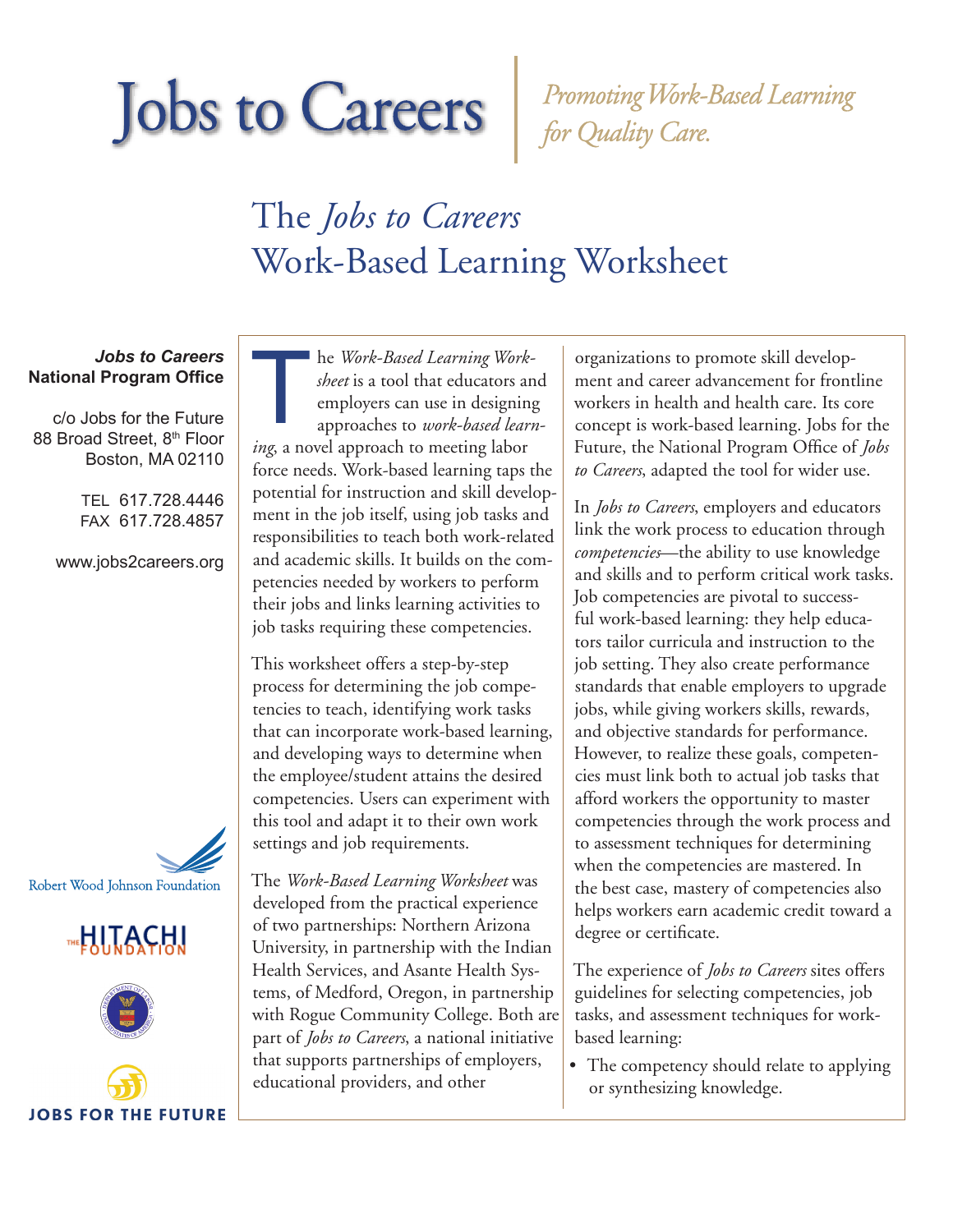- By mastering the competency, the employee will increase their skill-level and become a more productive member of the work team.
- If possible, the competencies are aligned with requirements for gaining academic credit.
- Foundational competencies, such as written communication skills, are distinguished from technical or clinical competencies, such as reading patient charts.
- Work-related tasks are real, not makework.
- Work-based learning is facilitated by tasks that involve groups of students in learning teams.
- Assessment techniques should reflect learning strategies that promote reflection and skill acquisition, such as writing in a journal.
- Supervisors or other experienced staff assist employees with learning or applying competencies in their jobs.

In creating the worksheet, Northern Arizona University and Asante Health Systems

asked their employer and educational partners to define competencies and help develop work-based approaches to teach them. The NAU team did this for public health technicians serving the Navajo reservation; Asante and its partners applied NAU's approach to instruction in "medical informatics," a new position that combines medical information support with clinical knowledge. To convert the informatics curriculum to a format suitable for work-based learning, the partners employed a worksheet like this tool, featuring an example from Asante's project, drawn from a college course, "Concepts in Computing."

### **This tool has three steps:**

1. Identify a competency that is necessary for performing a job well.

This step is a joint effort by the employer and the educational institution. In the sample provided here, Asante and its the partners chose a competency that was needed on the job and aligned with a requirement for a college course:

### **SAMPLE:**

#### **Work-Based Learning Worksheet for the Competency** "Using a Web Browswer to Find Information Online"

Developed by Asante Health Systems and Rogue Community College

|  | <b>Competency:</b> Using a Web browser to find information online |
|--|-------------------------------------------------------------------|
|--|-------------------------------------------------------------------|

### **Work-Related Tasks**

- 1. Researching policies and procedures
- 2. Conducting medical product searches

#### **Assessment Techniques**

1. Evaluating students' journal writing about how they plan to carry out the searches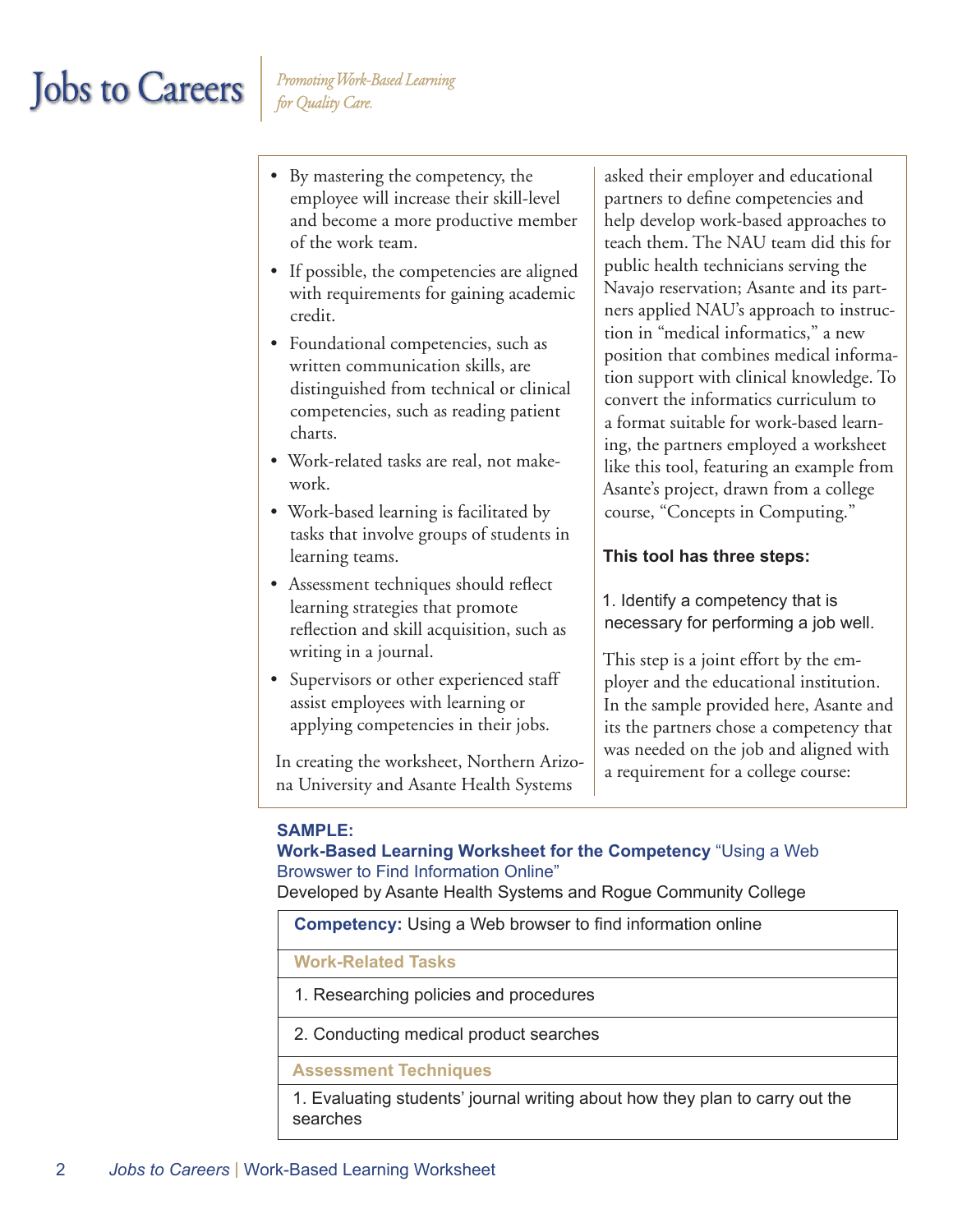"demonstrate correct use of a Web browser to search for information on the Internet or an intranet." In addition, they identified the need to "apply search engine operators to refine search results" and "apply evaluation criteria to determine reliability of information found online."

2. Select work-related tasks or activities that support learning of competencies.

The tasks selected depend on the employees' work and the supervisors' needs. After discussions among workers, supervisors, and educators, Asante partners identified several job-related tasks that reqired learning to use a Web browser, including "researching policies and procedures" of the institution and "conducting medical product searches."

3. Select or develop techniques for assessing mastery of competencies.

A worker who has practiced the competency through the designated work activity can think critically about what he or she has learned, as opposed to simply doing the task. These techniques can include group activities, such as "learning cohorts" or circles, or individual activities, such as journal writing. In the example below, faculty assessed students' journal entries about their Web searches to assess mastery of the competency.

Repeat this process, using additional worksheets for each competency.

### **Work-Based Learning Worksheet**

| <b>Competency:</b>           |
|------------------------------|
| <b>Work-Related Tasks</b>    |
| 1.                           |
| 2.                           |
| 3.                           |
| 4.                           |
| 5.                           |
| <b>Assessment Techniques</b> |
| 1.                           |
| 2.                           |
| 3.                           |
| 4.                           |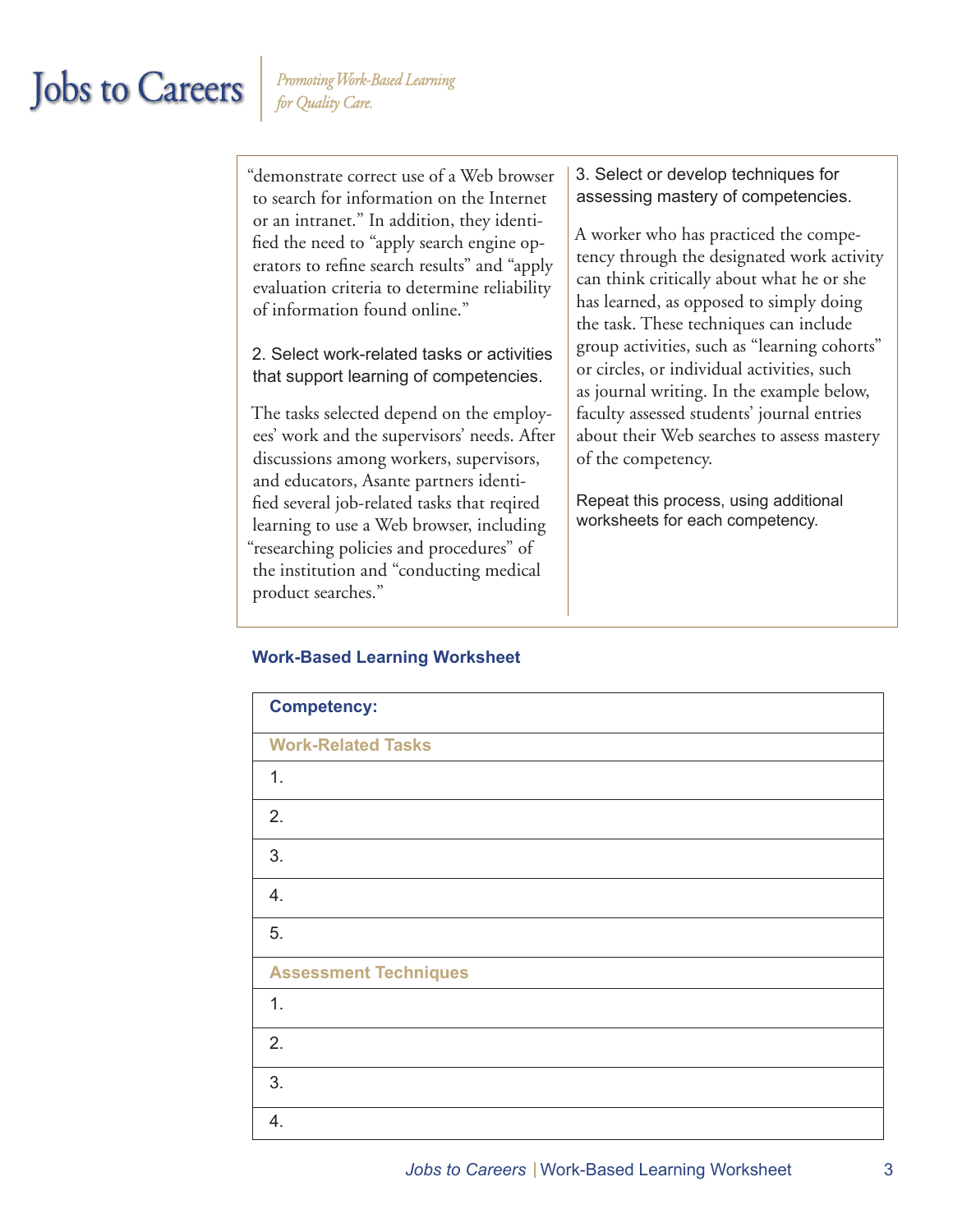### **Resources on Work-Based Learning and Identifying Competencies**

*Jobs to Careers Web site:* Links to articles, reports, and other resources on work-based learning, as well as information for and about *Jobs to Careers* partnerships. www.jobs2careers.org.

Gill, Kenneth J. 2008. "Competency Identification: Laying the Groundwork for Workbased Learning." Learning Collaborative Roundtable for Jobs to Careers: Work-based Learning for Quality Care. Boston: Jobs for the Future. April 22. www.jobs2careers.org/ pdf/Gill%20powerpoint%20WBL.pdf

Sten, Jan, Pam Frugoli, & LeeSa Page. 2006. "Competency Model Clearinghouse—Tools for Talent Development." Webinar. Washington, DC: U.S. Department of Labor, Employment and Training Administration, Workforce3One, October 5. www. workforce3one.org/public/webinars/details. cfm?id=124&info=1

Wilson, Randall, with Kristina Cowan, Ed Phippen, and Rebecca Starr. 2008. *A Primer for Work-based Learning: How to Make a Job the Basis for a College Education.* Boston: Jobs for the Future. www.jobs2careers.org/pdf/ J2CWorkbasedLearningPrimer.pdf

U.S. Office of Personnel Management. 2003. *Sample Job Analysis Worksheet for Competencies.* Washington, DC: U.S. Office of Personnel Management. www.opm.gov/deu/Handbook\_2003/deoh-sample-2.asp